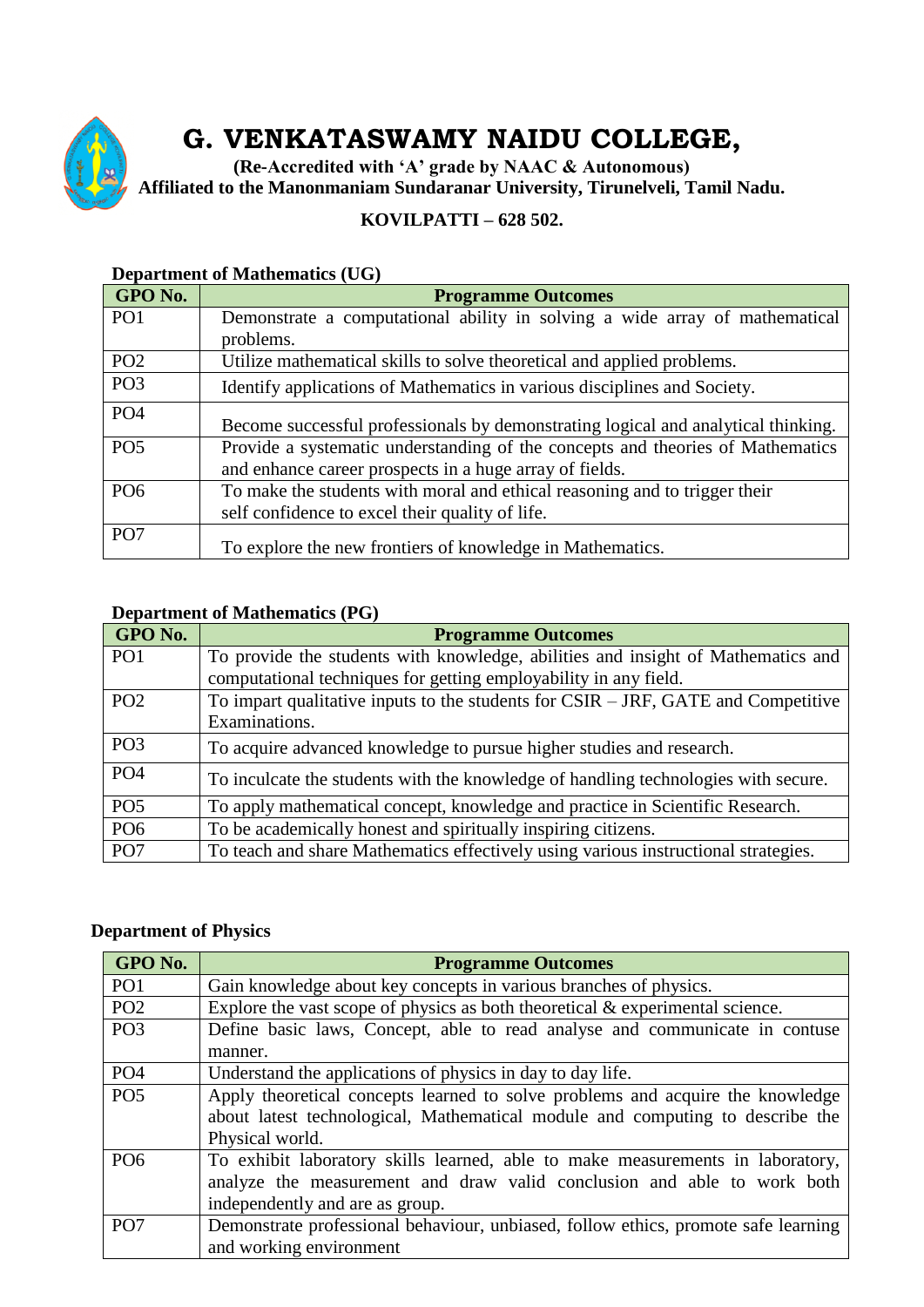## **Department of Chemistry**

| GPO No.         | <b>Programme Outcomes</b>                                                               |
|-----------------|-----------------------------------------------------------------------------------------|
| PO <sub>1</sub> | understand, demonstrate, analyse and apply the major concepts in all disciplines of     |
|                 | Chemistry and will be able to nurture the needs of the industries/ laboratories         |
|                 | related to Chemistry and Allied fields.                                                 |
| PO <sub>2</sub> | understand the basic principle of instruments/equipments used in Chemistry lab,         |
|                 | carry out experiments, observe and interpret the results and make necessary             |
|                 | inferences/ conclusions and also apply the experimental results to improve the          |
|                 | chemical processes.                                                                     |
| PO <sub>3</sub> | explore the vast field of theoretical and experimental Chemistry by employing           |
|                 | Scientific knowledge, evidence based scientific approach, scientific inquiry and        |
|                 | critical thinking                                                                       |
| PO <sub>4</sub> | demonstrate skills in the safe handling of chemicals, considering their physical and    |
|                 | chemical properties including any specific hazards associated with their use.           |
| PO <sub>5</sub> | follow the ethical principles and responsibilities of a Chemist to serve the Society by |
|                 | following the alternate green routes for Chemical reactions for sustainable             |
|                 | development.                                                                            |
| PO <sub>6</sub> | demonstrate a good working knowledge in the use of computers and will be able to        |
|                 | increase the core competency by constantly upgrading skills with independent            |
|                 | lifelong learning via e-resources                                                       |
| PO <sub>7</sub> | assimilate chemical information from various sources and present it to an audience      |
|                 | both orally and in writing and demonstrate problem solving, decision making and         |
|                 | leadership skills and will be able to work in teams.                                    |

### **Department of Botany (UG)**

| GPO No.         | <b>Programme Outcomes</b>                                                                 |
|-----------------|-------------------------------------------------------------------------------------------|
| PO <sub>1</sub> | Students will be able to remember, comprehend, apply, analyze and synthesize the          |
|                 | core concepts in botany, like Evolution, Biodiversity, Structure and function,            |
|                 | information flow, exchange, and storage, Pathways and transformations of energy           |
|                 | and matter.                                                                               |
| PO <sub>2</sub> | Students will develop the ability to apply the process of science- Understand             |
|                 | defining characteristics of the process of science; practice the skills of the scientific |
|                 | method. Engage in research projects. Apply quantitative skills to biological              |
|                 | problems. Understand the role of uncertainty in science.                                  |
| PO <sub>3</sub> | Students will be able to communicate and collaborate within and outside of biology.       |
|                 | Tap into the interdisciplinary nature of science.                                         |
| PO <sub>4</sub> | Students should understand the relationship between science and society. Evaluate         |
|                 | the impact of science on society. Evaluate the ethical implications of science.           |
|                 | Explore how science is applied in a social context.                                       |
| PO <sub>5</sub> | Lifelong Learning: Acquire the skill to be an independent lifelong learner                |
|                 | embracing real-time changes in the socio-technological context, promoting                 |
|                 | continuous development and improvement of the knowledge and skills needed                 |
|                 | for employment and personal fulfilment.                                                   |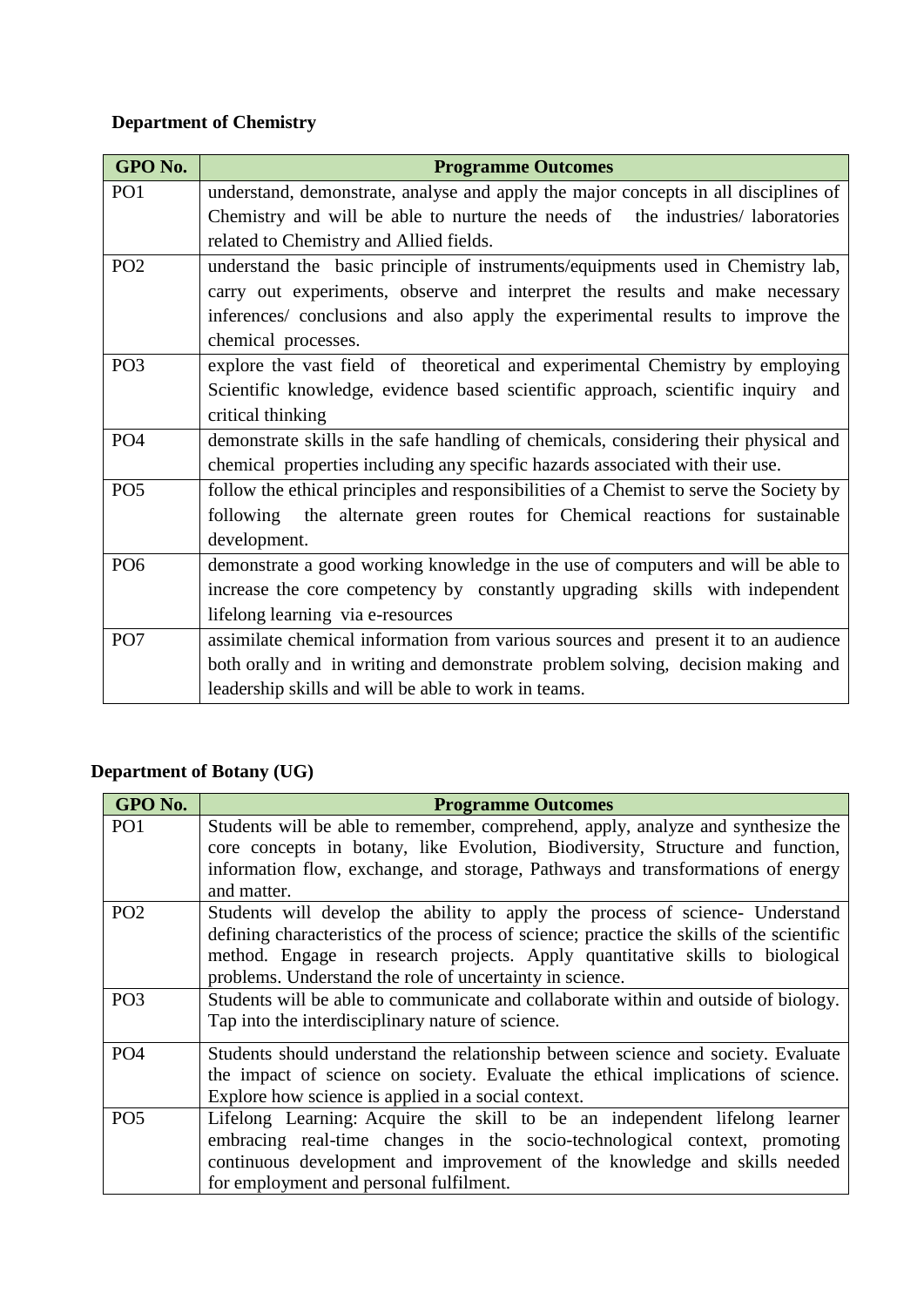### **Department of Botany (PG)**

| GPO No.         | <b>Programme Outcomes</b>                                                                                                                                                                                                                                                                                                                       |
|-----------------|-------------------------------------------------------------------------------------------------------------------------------------------------------------------------------------------------------------------------------------------------------------------------------------------------------------------------------------------------|
| PO <sub>1</sub> | Critical Thinking: Ability to engage in independent and reflective thinking in order                                                                                                                                                                                                                                                            |
|                 | to understand logic connections between ideas.                                                                                                                                                                                                                                                                                                  |
| PO <sub>2</sub> | Effective Communication: Development of communication skills for effectively<br>transmitting and receiving information that focuses on acquiring knowledge,<br>problem solving, improving on arguments and theories thereby paving the way for                                                                                                  |
|                 | better employability and entrepreneurship.                                                                                                                                                                                                                                                                                                      |
| PO <sub>3</sub> | Social Consciousness: Acquire awareness towards gender, environment,<br>sustainability, human values and professional ethics and understand the difference<br>between acting, responding and reacting to various social issues.                                                                                                                 |
| PO <sub>4</sub> | Multidisciplinary Approach: Combining various academic disciplines and<br>professional specializations to cross borders and redefine problems in order to<br>explore solutions based on the new understanding of complex situations.                                                                                                            |
| PO <sub>5</sub> | Subject Knowledge: Acquiring knowledge at a higher level that would help develop<br>the necessary skills, fuel the desire to learn and contribute to the field of expertise<br>thereby providing valuable insights into learning and professional networking with<br>the aim of catering to the local, national and global developmental needs. |
| PO <sub>6</sub> | Lifelong Learning: Understanding the necessity of being a lifelong learner for<br>personal enrichment, professional advancement and effective participation in social<br>and political life in a rapidly changing world.                                                                                                                        |

## **Department of Computer Science (UG)**

| GPO No.         | <b>Programme Outcomes</b>                                                           |
|-----------------|-------------------------------------------------------------------------------------|
| PO <sub>1</sub> | Scientific knowledge: Ability to apply mathematics, logic, and statistics to the    |
|                 | design, development, and analysis of software systems.                              |
| PO <sub>2</sub> | Problem analysis: Ability to understand, design, and analyze precise specifications |
|                 | of algorithms, procedures, and interaction behavior.                                |
| PO <sub>3</sub> | Design/development of solutions: Ability to design components, systems and/or       |
|                 | processes to meet required specifications.                                          |
| PO <sub>4</sub> | Conduct investigations of complex problems: Ability to be equipped with a range of  |
|                 | fundamental principles of Computer Science that will provide the basis for future   |
|                 | learning and enable them to adapt to the constant rapid development of the field.   |
| PO <sub>5</sub> | Modern tools usage: Ability to demonstrate competence in the practical art of       |
|                 | computing in by showing in design an understanding of the practical methods, and    |
|                 | using modern design tools competently for complex real-life IT problem.             |
| PO <sub>6</sub> | The software engineer and society: Ability to develop creative and effective        |
|                 | responses to intellectual, professional and social challenges.                      |
| PO <sub>7</sub> | Environment and sustainability: Ability to apply decision making methodologies to   |
|                 | evaluate solutions for efficiency, effectiveness and sustainability.                |

### **Department of Computer Science (PG)**

| GPO No.         | <b>Programme Outcomes</b>                                                           |
|-----------------|-------------------------------------------------------------------------------------|
| PO <sub>1</sub> | Scientific knowledge: Ability to apply mathematics, logic, and statistics to the    |
|                 | design, development, and analysis of software systems.                              |
| PO <sub>2</sub> | Problem analysis: Ability to understand, design, and analyze precise specifications |
|                 | of algorithms, procedures, and interaction behavior.                                |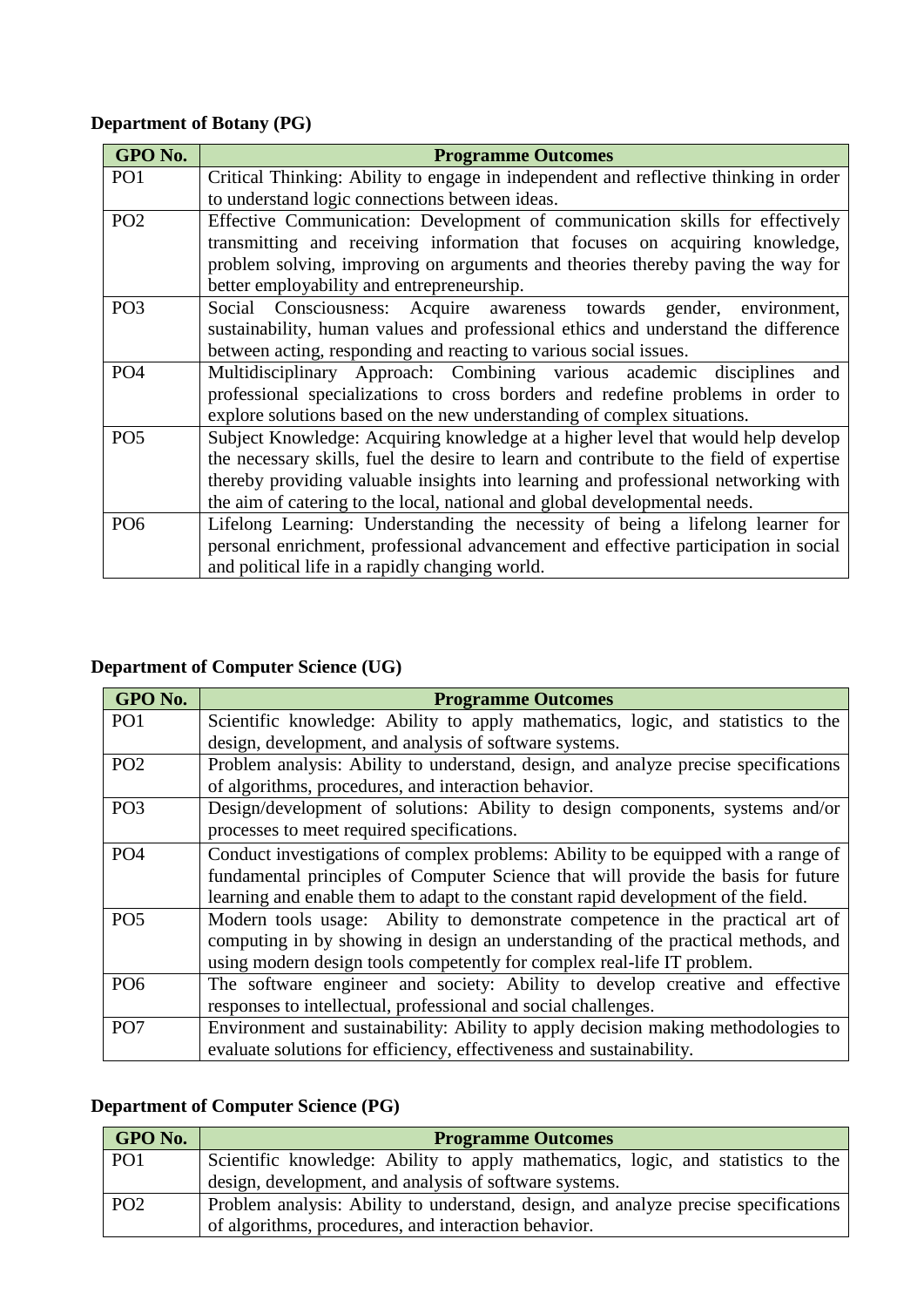| PO <sub>3</sub> | Design/development of solutions: Ability to design components, systems and/or<br>processes to meet required specifications.                                                                                                                                  |
|-----------------|--------------------------------------------------------------------------------------------------------------------------------------------------------------------------------------------------------------------------------------------------------------|
| PO <sub>4</sub> | Conduct investigations of complex problems: Ability to be equipped with a range of<br>fundamental principles of Computer Science that will provide the basis for future<br>learning and enable them to adapt to the constant rapid development of the field. |
| PO <sub>5</sub> | Modern tools usage: Ability to demonstrate competence in the practical art of<br>computing in by showing in design an understanding of the practical methods, and<br>using modern design tools competently for complex real-life IT problem.                 |
| PO <sub>6</sub> | The software engineer and society: Ability to develop creative and effective<br>responses to intellectual, professional and social challenges.                                                                                                               |
| PO <sub>7</sub> | Environment and sustainability: Ability to apply decision making methodologies to<br>evaluate solutions for efficiency, effectiveness and sustainability.                                                                                                    |

### **Department of Electronics**

| GPO No.         | <b>Programme Outcomes</b>                                                                                                            |
|-----------------|--------------------------------------------------------------------------------------------------------------------------------------|
| PO <sub>1</sub> | Ability to apply the knowledge of mathematics $\&$ technology in solving problems                                                    |
|                 | and conduct Electronics experiments to analyze and interpret data.                                                                   |
| PO <sub>2</sub> | Identify, formulate and analyze various aspects of circuit designing in Electronics.                                                 |
| PO <sub>3</sub> | Build the capacity to rectify the problems in design and manage Electronic systems.,                                                 |
| PO <sub>4</sub> | Ability to use techniques, skills and modern technological and scientific software<br>tools for professional practices.              |
| PO <sub>5</sub> | Ability to communicate effectively in order to provide solutions for the existing<br>problems and propose electronic system designs. |
| PO <sub>6</sub> | Work as a team to identify problems in the areas of communication and embedded                                                       |
|                 | systems and provide efficient solutions using modern electronics practices.                                                          |
| PO <sub>7</sub> | Recognize the need for change and engage students in lifelong learning.                                                              |

### **Department of Costume Design and Fashion Technology**

| GPO No.         | <b>Programme Outcomes</b>                                                                                                                                               |
|-----------------|-------------------------------------------------------------------------------------------------------------------------------------------------------------------------|
| PO <sub>1</sub> | Fashion and Textile Knowledge: Adapting fashion and fabric design process<br>knowledge.                                                                                 |
| PO <sub>2</sub> | Designing and Developing skill: Assess, propose and apply designing and<br>constructing techniques to develop product prototype.                                        |
| PO <sub>3</sub> | Industrial exposure: Relate the design process with Industrial and processing<br>knowledge.                                                                             |
| PO <sub>4</sub> | Value Addition Skill: Promote the design ideas into commercials by articulate the<br>ideas and by applying traditional practices and methods to add value to a product. |
| PO <sub>5</sub> | Designing with social awareness: Locate, analyze and synthesize market research<br>and apply the data to delineate the needs of specific market.                        |
| PO <sub>6</sub> | Communication skills: To develop strong multifunctional teamwork<br>and<br>communication skill using visual and verbal presentation.                                    |
| PO <sub>7</sub> | Life Long Learning: To engage in life-long learning, understanding of contemporary<br>and emerging issues relevant to their domain.                                     |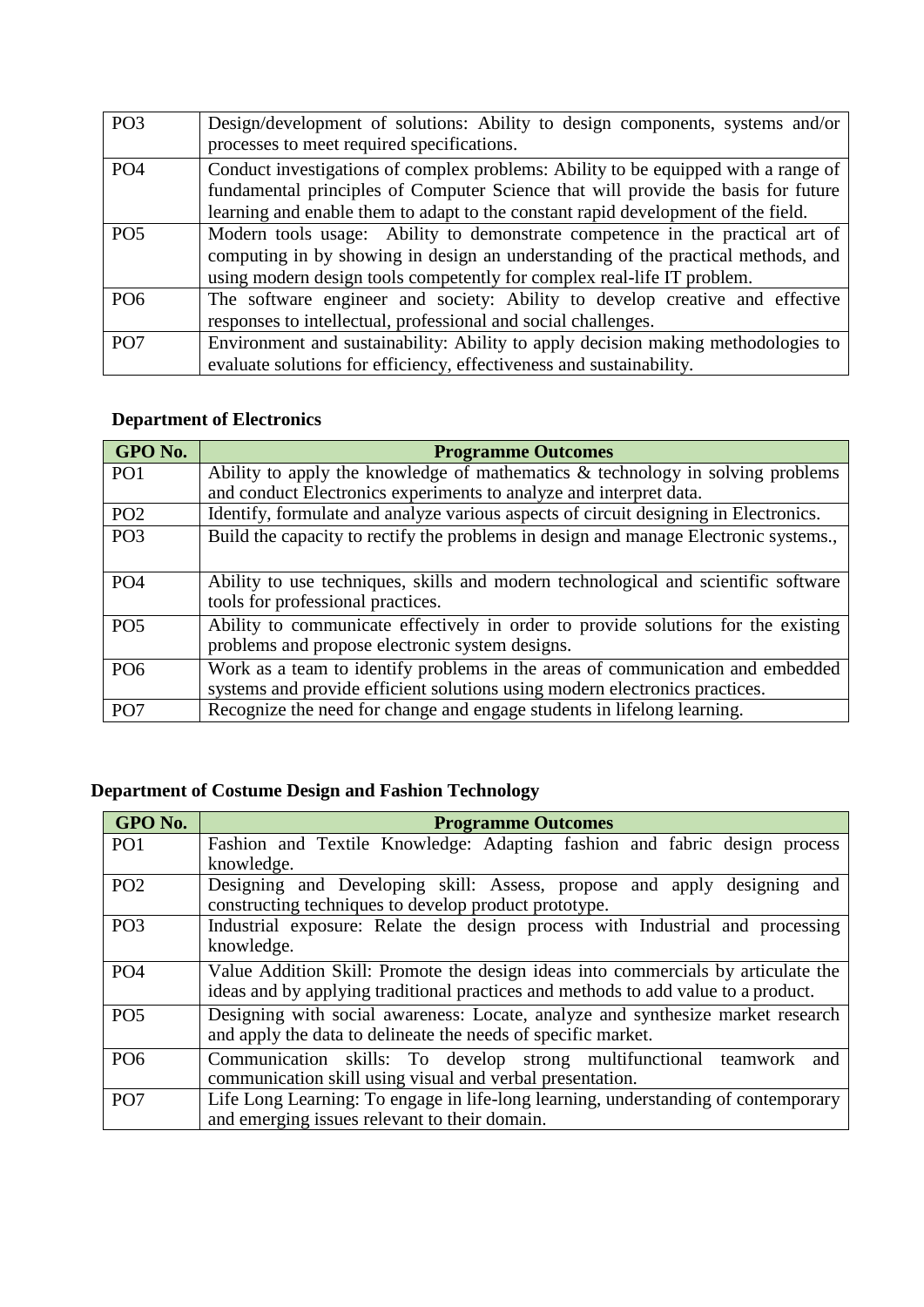### **Department of Information Technology (UG)**

| GPO No.         | <b>Programme Outcomes</b>                                                                                                                                                                                          |
|-----------------|--------------------------------------------------------------------------------------------------------------------------------------------------------------------------------------------------------------------|
| PO <sub>1</sub> | Understand the fundamental concepts of Information Technology.                                                                                                                                                     |
| PO <sub>2</sub> | Gain knowledge on programming language to construct applications and packages<br>to solve real-world problems using Information Technology concepts                                                                |
| PO <sub>3</sub> | Develop necessary skills to design digital system and acquire knowledge on<br>computer hardware concepts and its functionality.                                                                                    |
| PO <sub>4</sub> | Enhance problem solving techniques, analytical and communication skills, team<br>work and potential to develop software and network management.                                                                    |
| PO <sub>5</sub> | Recognize the social and ethical responsibilities of a professional working in the<br>discipline.                                                                                                                  |
| PO <sub>6</sub> | Create, select, and apply appropriate techniques, resources, and modern computing<br>and IT tools including prediction and modelling to complex scientific activities with<br>an understanding of the limitations. |
| PO <sub>7</sub> | Life-long learning: Recognize the need for, and have the preparation and ability to<br>engage in independent and life-long learning in the broadest context of<br>technological change.                            |

## **Department of Information Technology (PG)**

| GPO No.         | <b>Programme Outcomes</b>                                                                                                                                                                                               |
|-----------------|-------------------------------------------------------------------------------------------------------------------------------------------------------------------------------------------------------------------------|
| PO <sub>1</sub> | To develop an understanding and knowledge of the advanced concepts in<br>Information Technology with good foundation on theory, systems and applications.                                                               |
| PO <sub>2</sub> | Procedural knowledge that creates different types of professionals related to<br>Information Technology, Computer Science, including research and development,<br>teaching and industry, government and public service; |
| PO <sub>3</sub> | To acquire necessary and state-of-the-art skills to take up industry challenges.                                                                                                                                        |
| PO <sub>4</sub> | The ability to synthesize the acquired knowledge, understanding and experience for<br>a better and improved comprehension of the real-life problems                                                                     |
| PO <sub>5</sub> | Demonstrate subject-related and transferable skills that are relevant to industry and<br>employment opportunities.                                                                                                      |
| PO <sub>6</sub> | Apply standard Software application practices and strategies in real-time software<br>project development.                                                                                                              |
| PO <sub>7</sub> | Demonstrate knowledge understanding of the scientific and management principles<br>and apply these to one's own work, as a member and leader in a team, to manage<br>projects and in multidisciplinary environments.    |

#### **Department of Statistics**

| GPO No.         | <b>Programme Outcomes</b>                                                                                    |
|-----------------|--------------------------------------------------------------------------------------------------------------|
| PO <sub>1</sub> | Assimilate strong foundation of statistics.                                                                  |
| PO <sub>2</sub> | Involve students in various activities thereby help them apply the moral and ethical                         |
|                 | standards of statistics in their career.                                                                     |
| PO <sub>3</sub> | Apply the knowledge of statistics, science, arts and management principles to solve<br>the complex problems. |
| PO <sub>4</sub> | Gain proficiency in using statistical software for data analysis.                                            |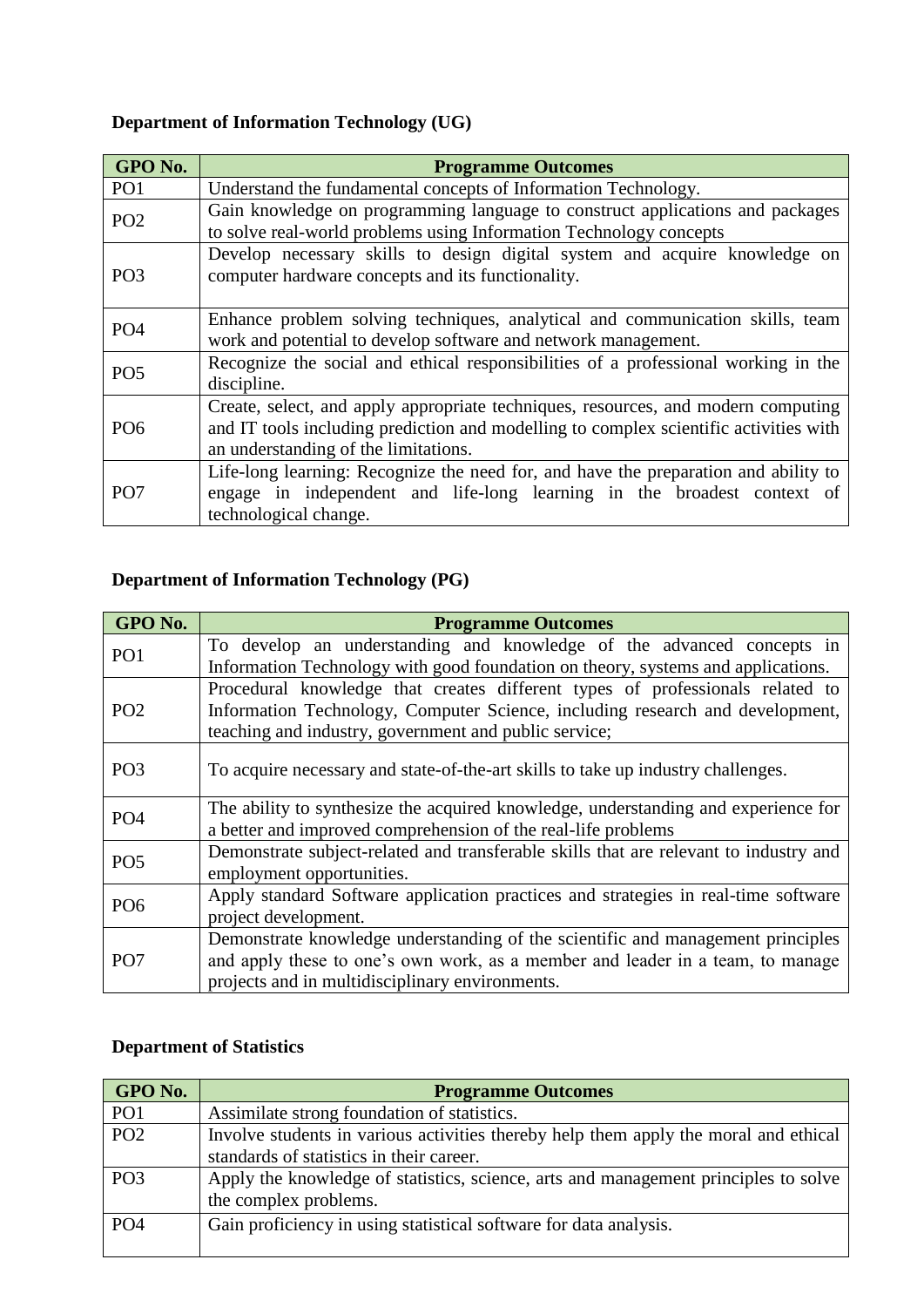| PO <sub>5</sub> | Assist students in understanding the statistical skills and develop their ability to  |
|-----------------|---------------------------------------------------------------------------------------|
|                 | work both independently and in groups.                                                |
| PO <sub>6</sub> | Help students do research projects and apply them for the upliftment for their career |
|                 | and follow social values in their social and personal life.                           |
| PO <sub>7</sub> | Develop language skills by helping them express their ideas and views clearly and     |
|                 | effectively.                                                                          |
|                 | To make them familiar with the modern concepts in statistics and engage them in       |
|                 | self-regulating and life-long learning in the broadest perspective of hi-tech change. |

## **Department of Commerce (UG)**

| GPO No.         | <b>Programme Outcomes</b>                                                               |
|-----------------|-----------------------------------------------------------------------------------------|
| PO <sub>1</sub> | Equip the students in getting practical exposure regarding the recent trends in         |
|                 | accounting and business practices adopted in the organisations.                         |
| PO <sub>2</sub> | Enhancement in developing the decision-making capability of the students.               |
| PO <sub>3</sub> | Inculcate students to become an entrepreneur and intrapreneur.                          |
| PO <sub>4</sub> | Nurture the students in coping up with the changing business environment                |
| PO <sub>5</sub> | Prepare the students to identify, scrutinize and grasp the opportunities available in   |
|                 | the business and marketing practices.                                                   |
| PO <sub>6</sub> | Edify the students to face the contemporary challenges in commerce.                     |
| PO <sub>7</sub> | entities.<br>Initiate the students to adapt the concept of e-commerce in their business |

## **Department of Commerce (PG)**

| GPO No.         | <b>Programme Outcomes</b>                                                             |
|-----------------|---------------------------------------------------------------------------------------|
| PO <sub>1</sub> | The students will have conceptual clarity, analytical ability, critical thinking and  |
|                 | communication skills with a positive attitude for excellent performance.              |
| PO <sub>2</sub> | Learners can also acquire practical skills to work as tax consultant, audit assistant |
|                 | and other financial supporting services.                                              |
| PO <sub>3</sub> | Students will learn relevant financial accounting career skills, applying both        |
|                 | quantitative and qualitative knowledge to their future careers.                       |
| PO <sub>4</sub> | ly to develop ethical and value-based leadership ability.                             |
|                 |                                                                                       |
| PO <sub>5</sub> | Ability to lead themselves and others in the achievement of organizational goals,     |
|                 | contributing effectively to a team environment.                                       |
| PO <sub>6</sub> | Engage in independent and life-long learning, especially through MOOCs and other      |
|                 | online courses to acclimatize themselves in an ever-changing work environment.        |
| PO <sub>7</sub> | Create holistically developed graduates ready to meet the challenges of the future    |
|                 | domestically and at global level.                                                     |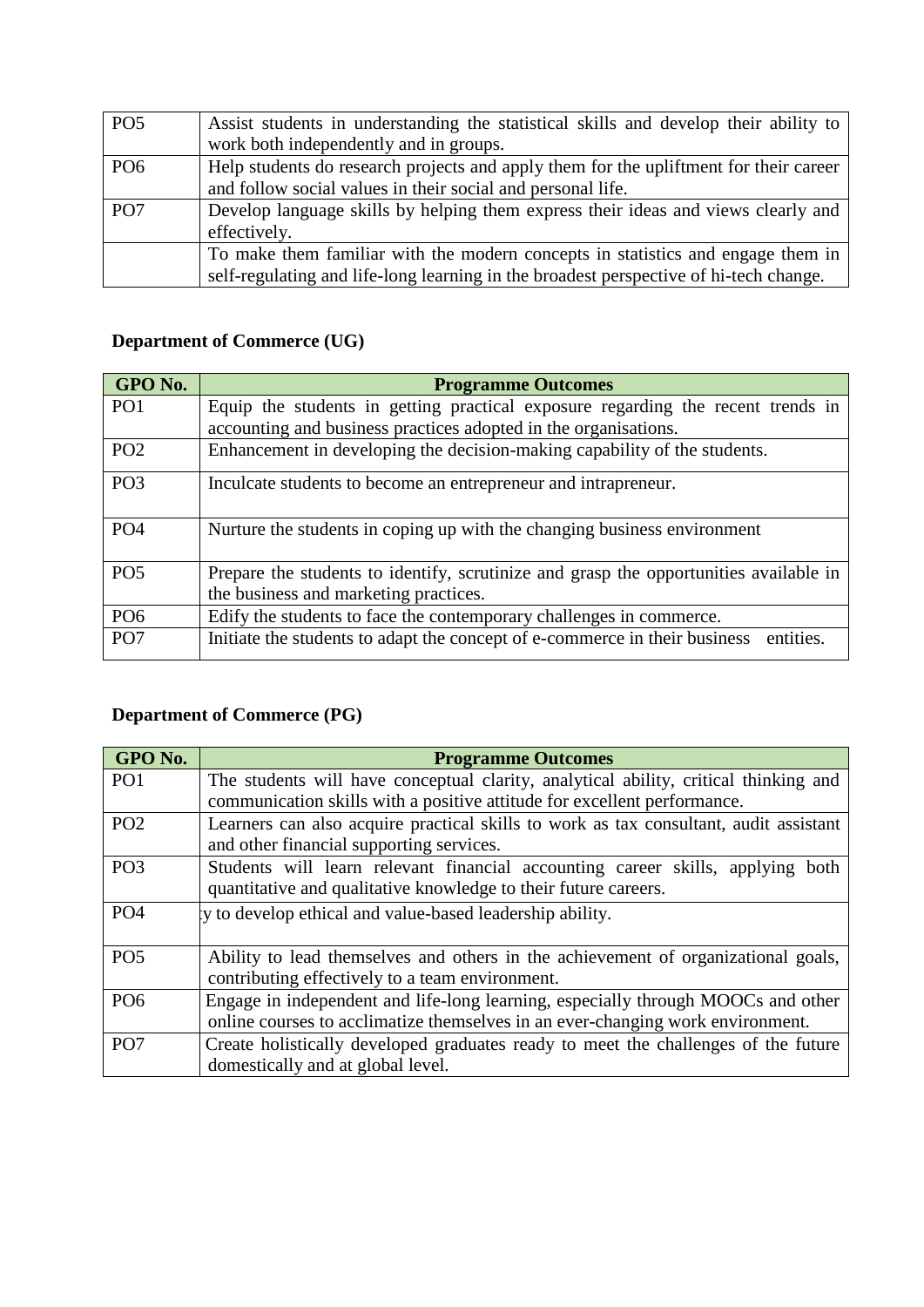## **Department of Commerce (M.Phil.)**

| GPO No.     | <b>Programme Outcomes</b>                                                                                           |
|-------------|---------------------------------------------------------------------------------------------------------------------|
| <b>PO1:</b> | Augmenting the capability of analyzing the research problem in different<br>dimensions.                             |
| <b>PO2:</b> | Developing the intellectual skills towards exploring all the research aspects.                                      |
| <b>PO3:</b> | Enhancing in-depth knowledge in exploring the research problem and providing<br>solutions for the research problem. |
| <b>PO4:</b> | Inculcate the skills and abilities in writing the research proposals in the minds of the<br>researchers.            |
| <b>PO5:</b> | Provoking the researchers' interests in executing their research tasks.                                             |
| <b>PO6:</b> | Expertise in recognizing the systematic research approach towards the attainment of<br>research objectives.         |
| <b>PO7:</b> | Enhancing the art of writing and publishing research articles in the UGC Refereed<br>and SCOPUS journals.           |

### **Department of Business Administration**

| GPO No.     | <b>Programme Outcomes</b>                                                                                                                                             |
|-------------|-----------------------------------------------------------------------------------------------------------------------------------------------------------------------|
| <b>PO1:</b> | acquire disciplinary knowledge with intellectual breadth.                                                                                                             |
| <b>PO2:</b> | acquire core competencies of business acumen, analytical and critical thinking and<br>employ empirical approach for effective business solutions.                     |
| <b>PO3:</b> | access of wide range of technologies and managerial techniques to enhance<br>personal, academic and professional efficiency which leads innovative business<br>ideas. |
| <b>PO4:</b> | get practical exposure in managerial field through participation in internship, Field<br>work and industrial visits.                                                  |
| <b>PO5:</b> | exhibit entrepreneurial and business related behavioural skills including leadership,<br>inter-personal communication and lifelong learning skills.                   |
| <b>PO6:</b> | analyse global Business opportunities and their influence on strategic decisions.                                                                                     |
| <b>PO7:</b> | familiarize with social responsibilities including business ethics, cultural diversity<br>and environmental concerns.                                                 |

## **Department of English (UG)**

| GPO No.         | <b>Programme Outcomes</b>                                                                                                                  |
|-----------------|--------------------------------------------------------------------------------------------------------------------------------------------|
| PO <sub>1</sub> | Understand literature by analysing various genres like Poetry, Prose, Short Stories,                                                       |
|                 | Fiction, Drama etc.                                                                                                                        |
| PO <sub>2</sub> | Facilitate rich knowledge by exploring various literatures and language skills                                                             |
| PO <sub>3</sub> | Imbibe high sensibility on critical thinking by evaluating the value of literature,<br>literary theories and writings in English globally. |
| PO <sub>4</sub> | Develop communication skill through teaching language and literature                                                                       |
| PO <sub>5</sub> | Acquire the knowledge of various cultural practices that exist in the global scenario                                                      |
|                 | through literary context to uplift the development of the society                                                                          |
| PO <sub>6</sub> | Enhance with professional skill for the enrichment of career development by                                                                |
|                 | communication practices and soft skills                                                                                                    |
| PO <sub>7</sub> | Envision with the skill of creativity by indulging in the activity of framing new                                                          |
|                 | vistas of knowledge through literature and language                                                                                        |